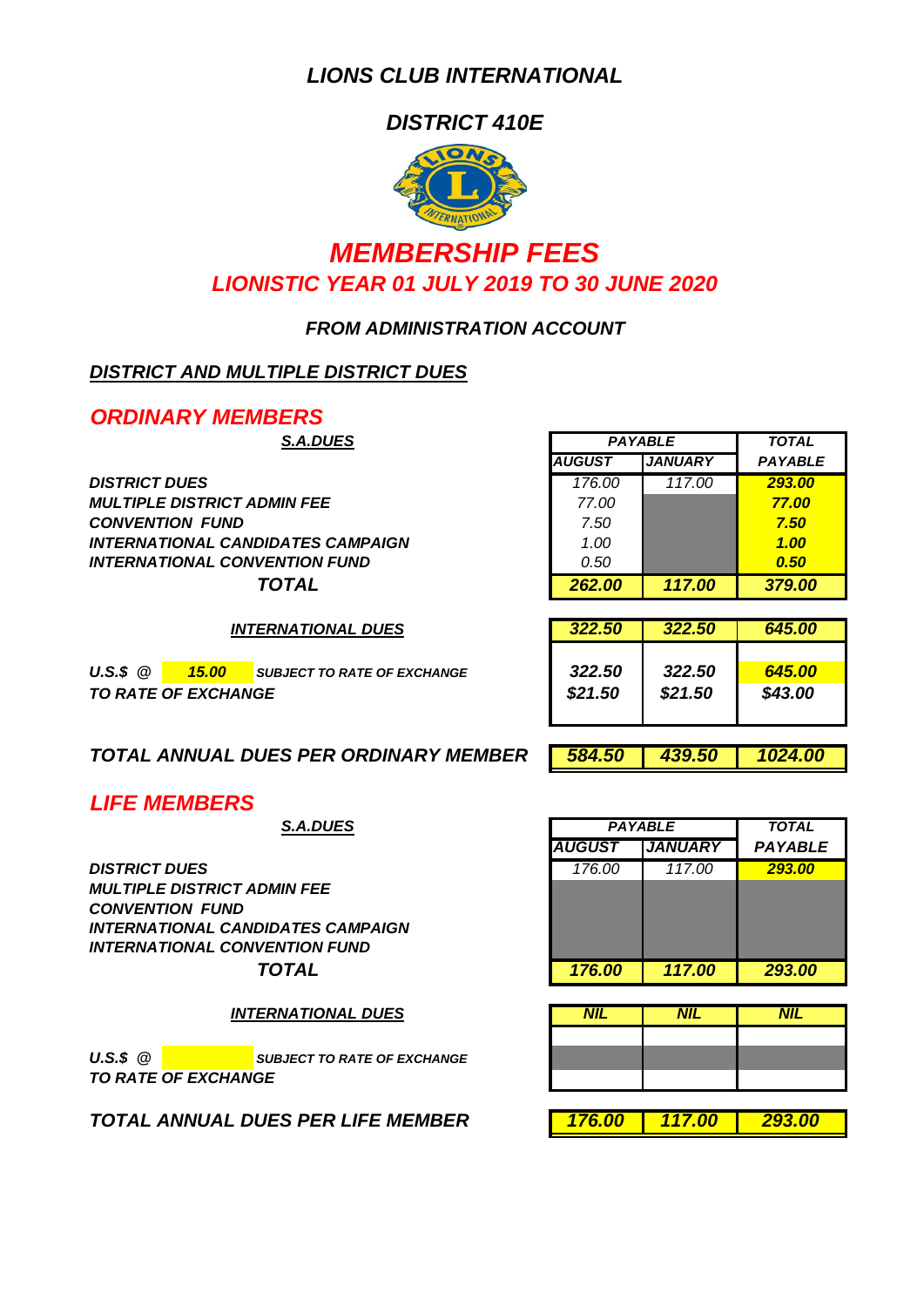*DISTRICT 410E*



# *MEMBERSHIP FEES LIONISTIC YEAR 01 JULY 2019 TO 30 JUNE 2020*

#### *FROM ADMINISTRATION ACCOUNT*

### *FAMILY MEMBERS*

 $DISTRICT DUES$ *MULTIPLE DISTRICT ADMIN FEE 38.50 38.50 CONVENTION FUND 7.50 7.50 INTERNATIONAL CANDIDATES CAMPAIGN 1.00 1.00 INTERNATIONAL CONVENTION FUND 0.50 0.50*

*INTERNATIONAL DUES*

*U.S.\$ @ 15.00 SUBJECT TO RATE OF EXCHANGE 161.25 161.25 322.50 TO RATE OF EXCHANGE \$10.75 \$10.75 \$21.50*

*TOTAL ANNUAL DUES PER FAMILY MEMBER 384.75 278.25 663.00*

*STUDENT MEMBERS*

 $DISTRICT DUES$ *MULTIPLE DISTRICT ADMIN FEE 38.50 38.50 CONVENTION FUND INTERNATIONAL CANDIDATES CAMPAIGN 1.00 1.00 INTERNATIONAL CONVENTION FUND 0.50 0.50*

*INTERNATIONAL DUES*

*U.S.\$ @ 15.00 SUBJECT TO RATE OF EXCHANGE 161.25 161.25 322.50* **70 RATE OF EXCHANGE** 

*TOTAL ANNUAL DUES PER STUDENT MEMBER 384.75 278.25 663.00*

| <b>S.A.DUES</b>         | <b>PAYABLE</b> | <b>TOTAL</b>   |                |
|-------------------------|----------------|----------------|----------------|
|                         | <b>AUGUST</b>  | <b>JANUARY</b> | <b>PAYABLE</b> |
|                         | 176.00         | 117.00         | 293.00         |
| <b>DMIN FEE</b>         | 38.50          |                | 38.50          |
|                         | 7.50           |                | 7.50           |
| <b>DIDATES CAMPAIGN</b> | 1.00           |                | 1.00           |
| VENTION FUND            | 0.50           |                | 0.50           |
| <b>TOTAL</b>            | 223.50         | 117.00         | 340.50         |

| 322.50<br>\$21.50 |
|-------------------|
| 663.00            |
|                   |

| <b>S.A.DUES</b>  | <b>PAYABLE</b> |                | <b>TOTAL</b>   |
|------------------|----------------|----------------|----------------|
|                  | <b>AUGUST</b>  | <b>JANUARY</b> | <b>PAYABLE</b> |
|                  | 176.00         | 117.00         | 293.00         |
| <b>DMIN FEE</b>  | 38.50          |                | 38.50          |
|                  | 7.50           |                | 7.50           |
| DIDATES CAMPAIGN | 1.00           |                | 1.00           |
| VENTION FUND     | 0.50           |                | 0.50           |
| <b>TOTAL</b>     | 223.50         | 117.00         | 340.50         |

| 161.25  | 161.25  | 322.5   |
|---------|---------|---------|
| 161.25  | 161.25  | 322.50  |
| \$10.75 | \$10.75 | \$21.50 |

|--|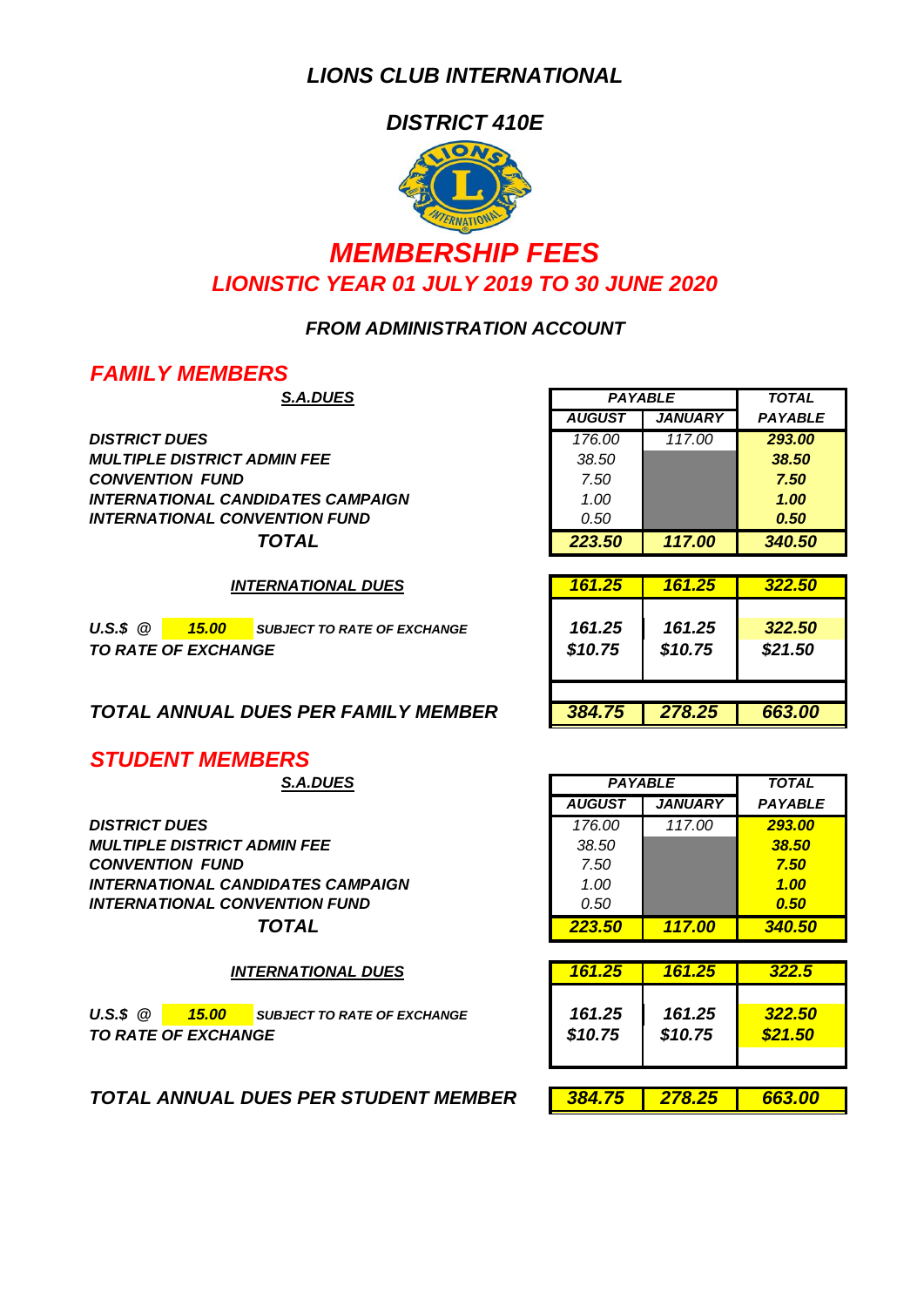*DISTRICT 410E* **IONS** 

## *LIONISTIC YEAR 01 JULY 2019 TO 30 JUNE 2020 MEMBERSHIP FEES*

### *FROM ADMINISTRATION ACCOUNT*

### *CAMPUS MEMBERS*

*DISTRICT DUES 88.00 58.50 146.50 MULTIPLE DISTRICT ADMIN FEE 38.50 38.50 CONVENTION FUND 7.50 7.50 INTERNATIONAL CANDIDATES CAMPAIGN 1.00 1.00 INTERNATIONAL CONVENTION FUND 0.50 0.50*

*INTERNATIONAL DUES*

*U.S.\$ @ 15.00 SUBJECT TO RATE OF EXCHANGE 161.25 161.25 322.50 TO RATE OF EXCHANGE \$10.75 \$10.75 \$21.50*

|                            |                |                | <b>TOTAL</b>   |
|----------------------------|----------------|----------------|----------------|
| <b>S.A.DUES</b>            | <b>PAYABLE</b> |                |                |
|                            | <b>AUGUST</b>  | <b>JANUARY</b> | <b>PAYABLE</b> |
|                            | 88.00          | 58.50          | 146.50         |
| <i><b>DMIN FEE</b></i>     | 38.50          |                | 38.50          |
|                            | 7.50           |                | 7.50           |
| DIDATES CAMPAIGN           | 1.00           |                | 1.00           |
| <i><b>VENTION FUND</b></i> | 0.50           |                | 0.50           |
| <b>TOTAL</b>               | 135.50         | 58.50          | 194.00         |

| 161.25  | 161.25  | 322.50  |
|---------|---------|---------|
| 161.25  | 161.25  | 322.50  |
| \$10.75 | \$10.75 | \$21.50 |

*TOTAL ANNUAL DUES PER CAMPUS MEMBER 296.75 219.75 516.50*

# *NOTE*

*ALL ABOVE AMOUNTS NEED TO BE DEPOSITED IN ABSA BANK*

*ACCOUNT NAME: LIONS CLUBS INTERNATIONAL 410E ADMINISTRATION ACCOUNT ACCOUNT NO. BRANCH CODE: 503005 REFERENCE : CLUB NAME 4057864277*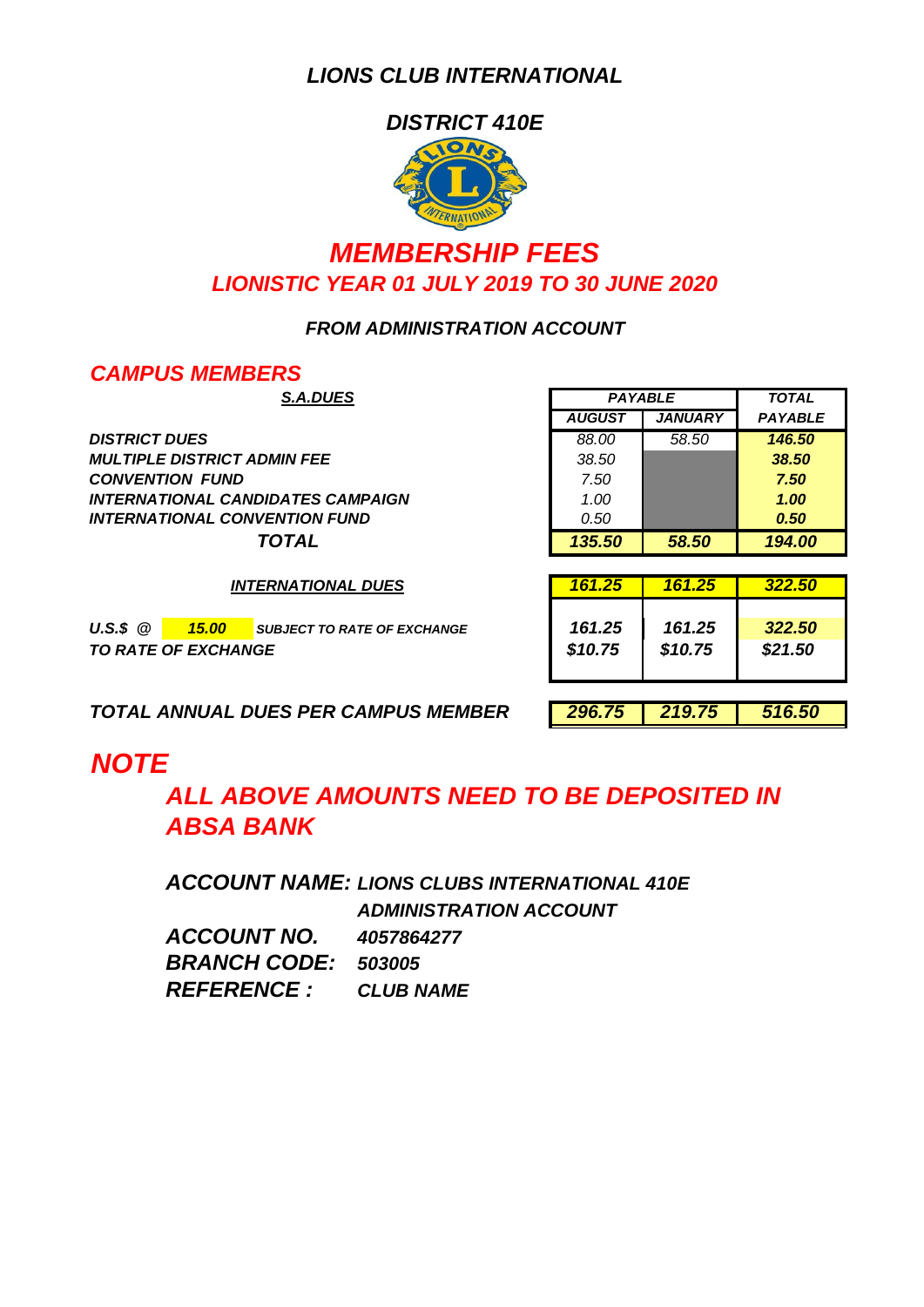

## *PROJECT ACCOUNT FEES LIONISTIC YEAR 01 JULY 2019 TO 30 JUNE 2020*

### *FROM PROJECT ACCOUNT*

*COMPULSORY PAYMENTS OUT OF ACTIVITIES ( PROJECTS ) ACCOUNT*

|                               |                      | <b>PAYABLE AUGUST</b><br><b>MEMBERSHIP</b> |             |               |
|-------------------------------|----------------------|--------------------------------------------|-------------|---------------|
|                               |                      | <b>ORDINARY</b>                            | <b>LIFE</b> | <b>FAMILY</b> |
| <b>DISTRICT ACTIVITY FUND</b> | <b>DISTRICT 410E</b> | 6.00                                       | 6.00        | 6.00          |
| L.C.I.F                       | <b>DISTRICT 410E</b> | 17.00                                      | 17.00       | 17.00         |
| ALERT FUND                    | MD DISTRICT 410      | 0.50                                       | 0.00        | 0.50          |
|                               |                      |                                            |             |               |
| <b>TOTAL</b>                  |                      | 23.50                                      | 23.00       | 23.50         |

## *NOTE*

*ALL ABOVE AMOUNTS NEED TO BE DEPOSITED IN ABSA BANK*

*ACCOUNT NAME: LIONS CLUBS INTERNATIONAL 410E PROJECT ACCOUNT ACCOUNT NO. BRANCH CODE: 503005 REFERENCE : CLUB NAME 4057864073*